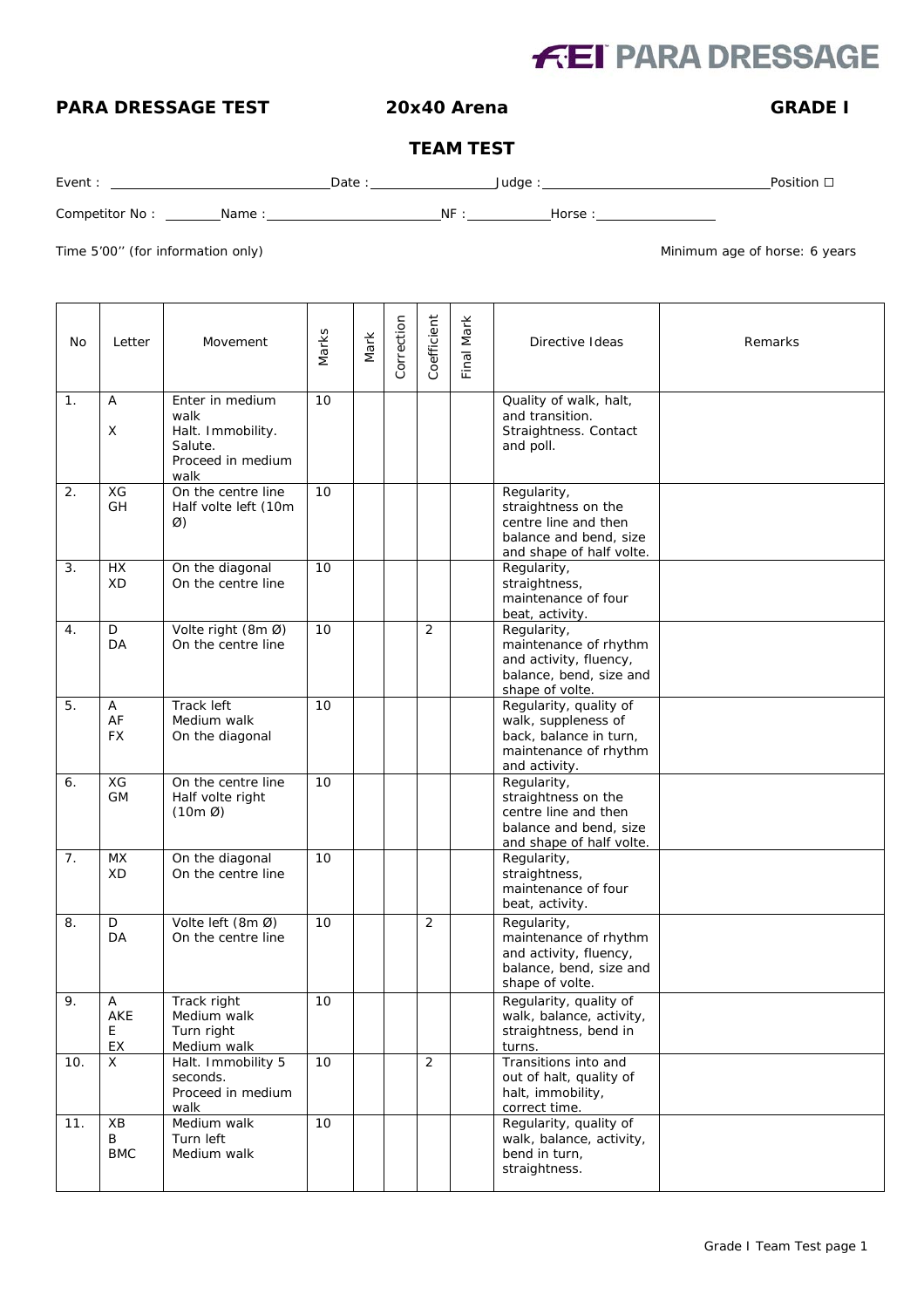#### **Grade I Team Test**



Competitor No : \_\_\_ Name : \_\_\_\_\_\_\_\_\_\_\_\_\_\_\_\_\_\_\_\_\_\_\_\_\_\_\_\_ NF :\_\_\_\_\_\_\_ Horse : \_\_\_\_\_\_\_\_\_\_\_\_\_\_\_\_\_\_\_\_\_\_\_\_\_\_\_\_\_

| 12. | CA             | Serpentine, 3 equal<br>loops, 5m along<br>either side of the<br>centre line.<br>finishing on the left<br>rein | 10  | 2 | Regularity and quality<br>of walk, balance, bend,<br>size and shape of<br>loops, smooth changes<br>of direction, contact.                                                        |  |
|-----|----------------|---------------------------------------------------------------------------------------------------------------|-----|---|----------------------------------------------------------------------------------------------------------------------------------------------------------------------------------|--|
| 13. | AB             | Medium walk                                                                                                   | 10  |   | Regularity and quality<br>of walk, activity,<br>contact                                                                                                                          |  |
| 14. | <b>BE</b><br>E | Half circle left (20m<br>Ø) letting the horse<br>stretch on a longer<br>rein<br>Medium walk                   | 10  |   | Regularity,<br>maintenance of rhythm<br>and activity, relaxation,<br>stretching forward<br>downward of neck.<br>lengthening of steps<br>and frame without<br>giving up contact.  |  |
| 15. | <b>EKA</b>     | Transitions at B and<br>F<br>Medium walk                                                                      | 10  |   | Gradual stretching<br>forward downward to<br>the bit, lengthening<br>and shortening of steps<br>and frame.<br>maintenance of four<br>beat, retaking reins<br>without resistance. |  |
| 16. | AG             | Down the centre<br>line                                                                                       | 10  | 2 | Regularity, quality of<br>walk, straightness,<br>balance, contact.                                                                                                               |  |
| 17. | G              | Halt. Immobility.<br>Salute.                                                                                  | 10  |   | Transition into halt.<br>Balance. Immobility.<br>Straightness. Contact<br>and poll.                                                                                              |  |
|     |                | Leave arena at A in<br>walk on a long rein                                                                    |     |   |                                                                                                                                                                                  |  |
|     |                | <b>TOTAL</b>                                                                                                  | 220 |   |                                                                                                                                                                                  |  |

#### **Collective Mark**

| 1. Paces (freedom and regularity)                                                                                                                                        | 10              | 1              | General remarks: |
|--------------------------------------------------------------------------------------------------------------------------------------------------------------------------|-----------------|----------------|------------------|
| 2. Activity (desire to move forward,<br>elasticity of the steps, suppleness of<br>the back and engagement of the<br>hind quarters)                                       | 10 <sup>°</sup> | 1              |                  |
| 3. Submission (attention and<br>confidence, harmony, lightness and<br>ease of the movements,<br>straightness, acceptance of the<br>bridle and lightness of the forehand) | 10              | 2              |                  |
| 4. Equestrian feel and skill of the<br>athlete. Accuracy.                                                                                                                | 10              | $\overline{2}$ |                  |
| <b>TOTAL</b>                                                                                                                                                             | 280             |                |                  |